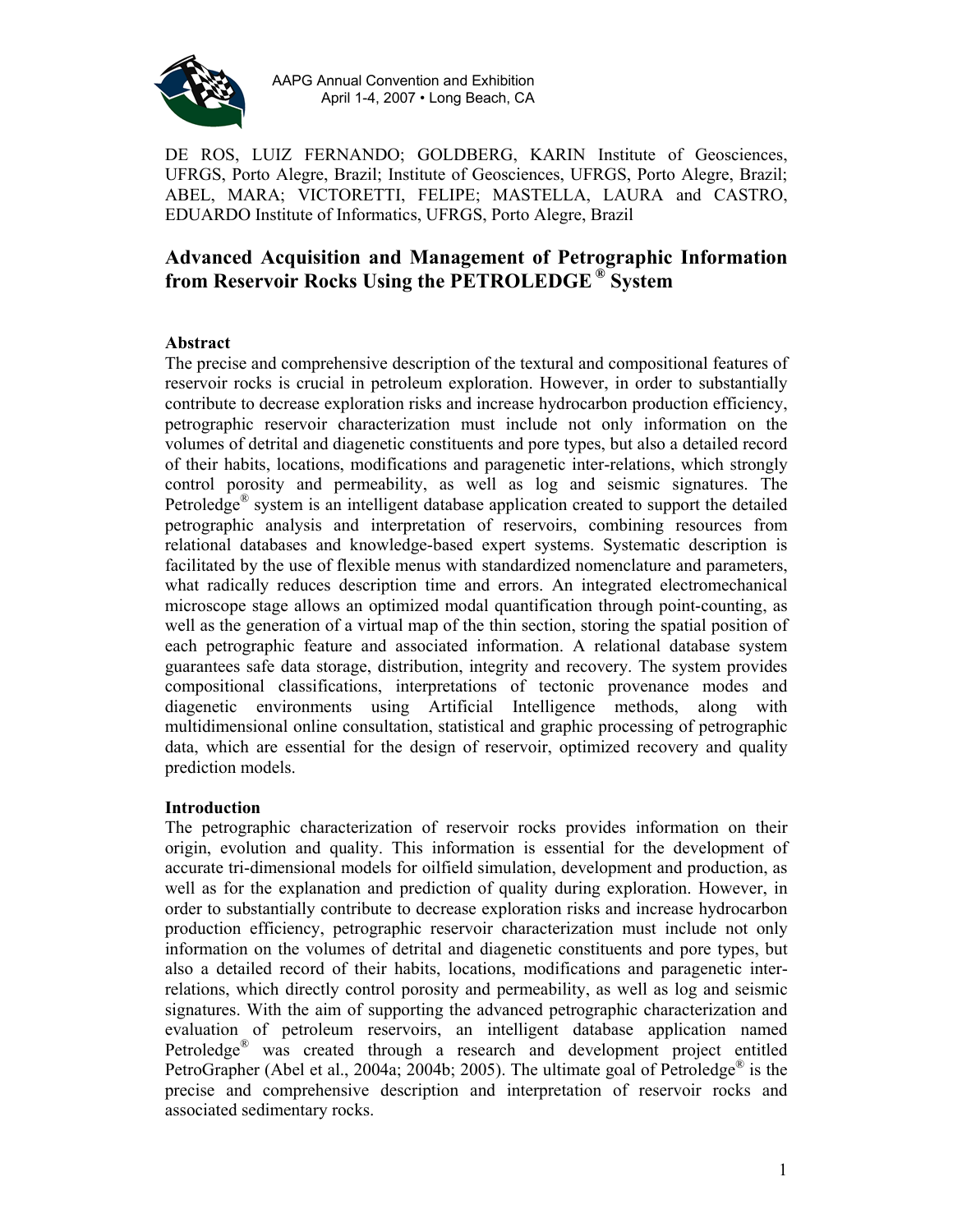#### **Description of the Petroledge® system**

Petroledge® features include an optimized support for the petrographic description of clastic and carbonate reservoirs and other sedimentary rocks, following a standard workflow and technical petrographic nomenclature that insures consistency of stored information, security information access control for several classes of users, and a large expert knowledge base on sedimentary petrology that guides all system functions. The system guides sample description, according to a systematic order, allowing the standardization of geological terminology for all aspects of description, providing the automatic generation of textural, compositional and provenance classification diagrams, as well as interpretation of diagenetic environments. The information is stored and processed within a relational database system that is processed and distributed in a corporate environment. The system comprises several modules. The Identification Module controls the user permissions of data access and stores information on the spatial and geographical location of samples. The Textural Description Module provides standard nomenclature and format for the qualitative and quantitative description of sedimentary structures, texture and fabric, including structure type and scale of color, grain size, sorting, particle shape and fabric in macroscopic and microscopic scales. The Compositional Quantification Module allows description and quantification of all important detrital, diagenetic and pore type constituents, which can be associated with several habits, locations, paragenetic relations and modifiers simply by clicking the mouse (Fig. 1). A large compositional nomenclature database is available, comprising the ontology of all primary, diagenetic and pore type constituents commonly found in both siliciclastic and carbonate sedimentary rocks.

| <b>Pr</b> Composition - Sample: Sample 001                                                                                                                                              |                           |                                                                                       |               |      |                                                  |              |
|-----------------------------------------------------------------------------------------------------------------------------------------------------------------------------------------|---------------------------|---------------------------------------------------------------------------------------|---------------|------|--------------------------------------------------|--------------|
| <b>Stage Control</b>                                                                                                                                                                    |                           | -Cell Content                                                                         |               |      |                                                  |              |
| 图<br>动<br>$\frac{1}{2}$<br>$\mathbb{D}$<br>Ы<br>$\mathsf{x}$<br>$E =$<br>Initiate                                                                                                       | Op<br>Track               | <b>NONE</b><br>Intergranular continuous pore-lining                                   |               |      | ular replacive - - Replaci<br>etrital feldspar - |              |
| $N^{\circ}$                                                                                                                                                                             | Constituent Identificatio | Intergranular discontinuous pore-lining                                               |               |      | Points                                           | %            |
| 1 Detrital quartz monocrystalline - As monomineralic grain -                                                                                                                            |                           | Intergranular pore-filling                                                            |               |      | 58                                               | 19.33        |
| 2 Detrital quartz polycrystalline - As monomineralic grain -                                                                                                                            |                           | Intergranular discrete                                                                |               |      | 17                                               | 5.67         |
| 3 Detrital quartz - In plutonic rock fragment -                                                                                                                                         |                           | Intergranular displacive                                                              |               |      | 9                                                | 3.00         |
| 4 Detrital orthoclase - As monomineralic grain -                                                                                                                                        |                           |                                                                                       |               |      | 32                                               | 10.67        |
| 5 Detrital microcline - As monomineralic grain -                                                                                                                                        |                           | Intragranular pore-lining                                                             |               |      | 21                                               | 7.00         |
| 6 Detrital perthite - As monomineralic grain -                                                                                                                                          |                           | Intragranular pore-filling                                                            |               |      | $\mathbf{1}$                                     | 0.33         |
| 7 Detrital K-feldspar - In plutonic rock fragment -                                                                                                                                     |                           | Intragranular discrete crystals                                                       |               |      | 5                                                | 1.67         |
| 8 Detrital plagioclase - As monomineralic grain -                                                                                                                                       |                           | Intragranular displacive                                                              |               |      | 5                                                | 1.67         |
| 9 Detrital plagioclase - In plutonic rock fragment -                                                                                                                                    |                           |                                                                                       |               |      | $\mathbf{1}$                                     | 0.33         |
| 10 Volcanic rock fragment undifferentiated - In volcanic rock fragment -                                                                                                                |                           | Grain fracture-filling                                                                |               |      | $\overline{5}$                                   | 1.67         |
| 11 Muscovite - As monomineralic grain -                                                                                                                                                 |                           | <b>Grain fracture-lining</b>                                                          |               |      | $\overline{2}$                                   | 0.67         |
| 12 Biotite - As monomineralic grain -                                                                                                                                                   |                           | <b>Rock fracture-filling</b>                                                          |               |      | $\overline{2}$                                   | 0.67         |
| 13 Heavy minerals undifferentiated - As monomineralic grain -                                                                                                                           |                           | <b>Rock fracture-lining</b>                                                           |               |      | $\vert 4 \vert$<br>$\overline{9}$                | 1.33<br>3.00 |
| 14 Carbonate bioclast undifferentiated - In intrabasinal fragment -<br>15 Muscovite - In plutonic rock fragment -                                                                       |                           |                                                                                       |               |      |                                                  | 580.33       |
| 16 Kaolin - Booklet - France                                                                                                                                                            |                           | Concretions/nodule Ed Stage Controller                                                |               |      |                                                  | .67          |
| 17 Calcite - Fine mosaic - Intergranular pore-filling - - Replacing <diagene< th=""><th></th><th><b>Massive beds/lense</b></th><th></th><th></th><th>×</th><th>.67</th></diagene<>      |                           | <b>Massive beds/lense</b>                                                             |               |      | ×                                                | .67          |
| 18 Siderite - Microcrystalline - Intergranular discrete - - Within intergranular                                                                                                        |                           | Intragranular repla                                                                   | ٠             | LS.  | ٠                                                | .67          |
| 19 Siderite - Microcrystalline - Intragranular replacive - - Replacing <diager< th=""><th></th><th><b>Moldic pore-lining</b></th><th></th><th>¥</th><th>×.</th><th>.33</th></diager<>   |                           | <b>Moldic pore-lining</b>                                                             |               | ¥    | ×.                                               | .33          |
| 20 Illite - Fibrous - Intragramular ronlacivo<br>Pontocing aroin of cDotritol C                                                                                                         |                           |                                                                                       | <b>Return</b> | Free | LastPoint                                        | 67           |
| Habit<br>21 Albite - Microcrystalline                                                                                                                                                   |                           | <b>Moldic pore-filling</b>                                                            |               |      |                                                  | .67          |
| 22 Albite - Microcrystalline<br><b>Diagenetic Location</b>                                                                                                                              |                           | <b>Oversized pore-lini</b>                                                            |               |      |                                                  | .33          |
| 23 Dolomite - Small rhom<br><b>Diagenetic Modifier</b>                                                                                                                                  |                           | <del>ergranular primary p</del> i                                                     |               |      |                                                  | .33          |
| 24 Pyrite - Microcrystalline                                                                                                                                                            |                           | etrital-Constituent> -                                                                |               |      |                                                  | .33          |
| <b>Paragenetic Relation</b><br>25 Pyrite - Framboid - Intri                                                                                                                             |                           | itv in <detrital-const<sup>∎</detrital-const<sup>                                     |               |      |                                                  | .00          |
| 26 Macroporosity Intergra<br><b>Paragenetic Relation Constituents</b>                                                                                                                   |                           | liv - -                                                                               |               |      |                                                  | .00          |
| 27 Macroporosity Intragra<br>Paragenetic Relation Constituents Location ▶                                                                                                               |                           | olution of <detrital-co< th=""><th></th><th></th><th></th><th>.33</th></detrital-co<> |               |      |                                                  | .33          |
| 28 Macroporosity Intragram and Contract of Contract of Contract of Contract of Cetrital-Co                                                                                              |                           |                                                                                       |               |      |                                                  | .67          |
| 29 Macroporosity Moldic - Framework - Enlarged by dissolution - Dissolution of <detrital-constitu< td=""><td></td><td></td><td></td><td></td><td></td><td>.33</td></detrital-constitu<> |                           |                                                                                       |               |      |                                                  | .33          |
| 30 Macroporosity Intragranular - Framework - - Within <detrital-constituent> - Muscovite -</detrital-constituent>                                                                       |                           |                                                                                       |               |      |                                                  | .67          |

Figure 1: Example of the Compositional Quantification interface from the description of a sandstone sample. Constituents, habits, locations, modifications and paragenetic relations are selected with the mouse, and then points can be counted for each line of description. Inset illustrates the Stageledge<sup>®</sup> electromechanical microscope stage and its controls.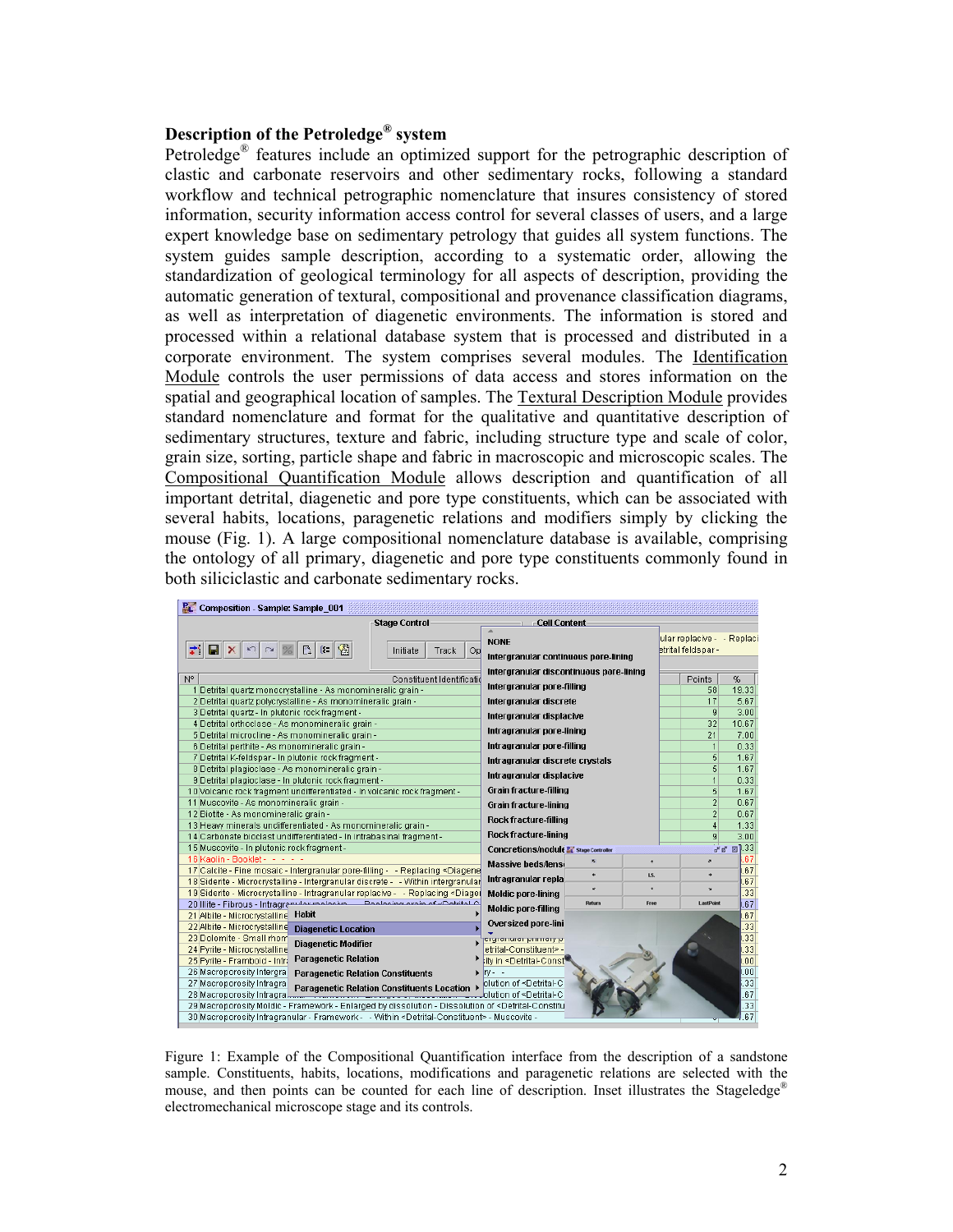Stageledge®, an electromechanical microscope stage fully integrated and controlled by the system, is available for automatic quantification (Fig. 1 inset). Stageledge<sup>®</sup> allows precise movement control of the thin section. A compositional map of the quantification pathway is recorded and associated with the described constituents. The Image Annotation Module allows the association of important petrographic features annotated onto photomicrographs with the corresponding textual descriptions and the coordinates in the compositional map (Fig. 2).



Figure 2: Interface of the Image Annotation Module, which allows the association of features in the photomicrographs to textual comments, WEB links or voice recording files, keeping precise spatial referencing of each image. A map of the analytical pathway and points is shown over a scanned image of the thin-section (left).

The Interpretation Module provides automatic generation of petrologic interpretation, including compositional, textural and provenance classification diagrams (Fig. 3, left), as well as artificial intelligence inference on diagenetic environments (Fig. 3, right). The Exportation module: complete textual descriptions are exported in XML and HTML formats for easy integration with reports and documents. Data are exported as XLS, LAS or WITSML supporting easy integration with reservoir modeling products and further analysis through Excel or other spreadsheet or statistical programs.

#### **Petrographic information stored in Petroledge®**

The porosity, permeability, log and seismic signatures of reservoirs are controlled not only by the depositional structures, textures and types of primary and diagenetic constituents, but strongly as well by the habits, location, distribution and spatial interrelations (paragenetic relations) of constituents. Petroledge® allows the detailed description and quantification of structural, textural and compositional attributes, which are essential for reservoirs characterization and modeling. Figure 4 provides an example of how the petrographic aspects are described and stored by Petroledge®, what indicates the level of information detail available in the system. Such detail is essential for the evaluation of the role of specific constituents, their habits, locations, modifications and inter-relations on porosity, permeability, resistivity, acoustic properties, and on interpretations of sedimentary provenance, depositional and diagenetic environments, etc.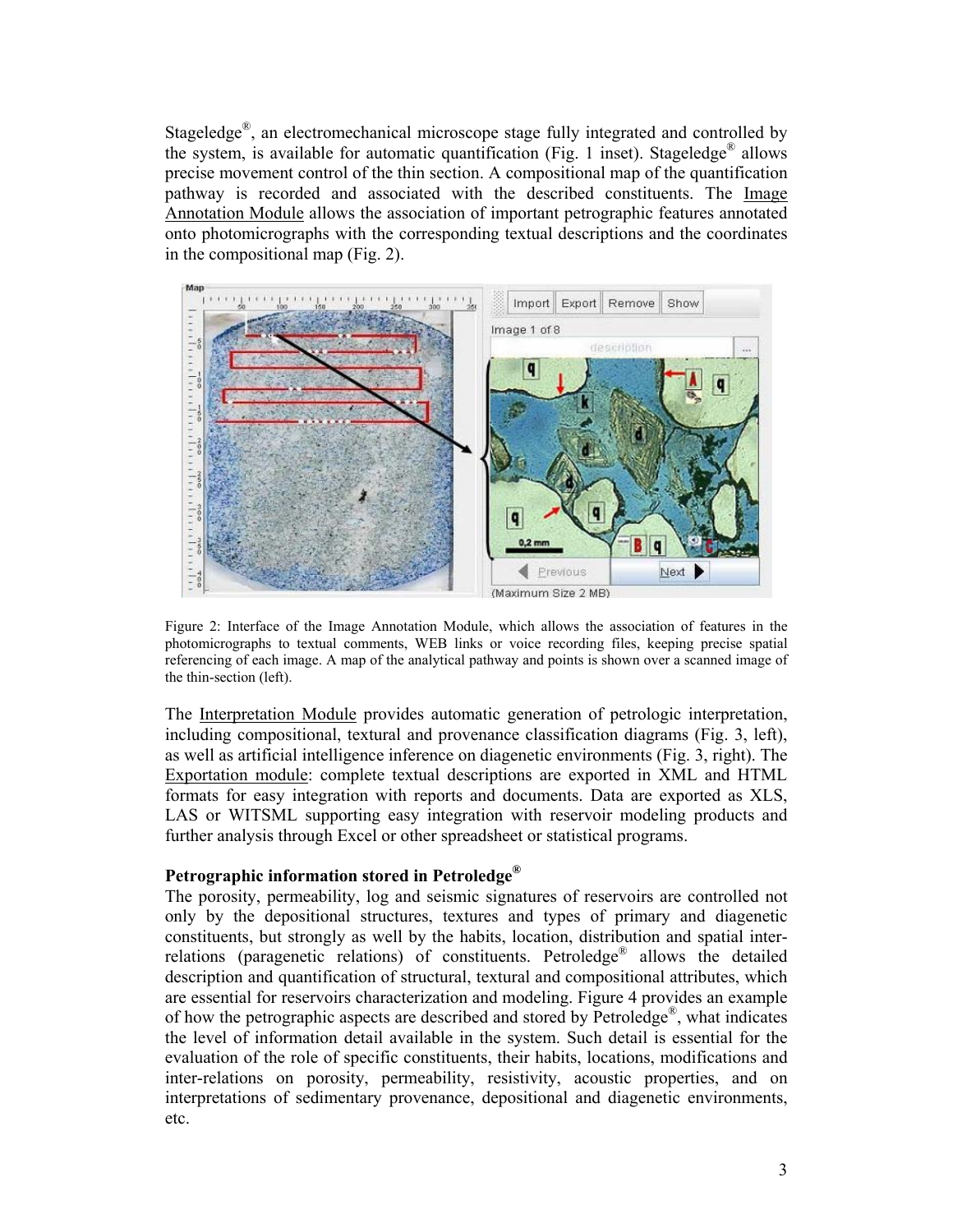

Figure 3: Interface of the Interpretation Module, showing at left a diagenetic environment interpretation, with the corresponding criteria, and at right a provenance detrital mode interpretation (cf. Dickinson, 1985) of a sandstone sample.

In the example of Figure 4, the main diagenetic constituent is smectite, which displays different habits and paragenetic relations at A and B. At A, smectite occurs as an intergranular, continuous pore lining, whereas at B it is microcrystalline smectite replacing a volcanic rock fragment. The difference between the two smectite types would be described and stored by Petroledge<sup>®</sup> as: A: Diagenetic constituent <smectite>, Habit  $\langle$ rim>, Location  $\langle$ intergranular continuous pore lining>, Paragenetic relation <covering detrital constituent>, Paragenetic relation constituent <detrital undifferentiated>; **B:** Diagenetic constituent <smectite>, Habit <microcrystalline>, Location <intragranular replacive>, Paragenetic relation <replacing grain of detrital constituent> Paragenetic relation constituent <volcanic rock fragment>. The two habits and locations of smectite imprint very different effects in terms of reservoir quality, since smectite at **A** impacts permeability significantly, whereas smectite at B has no influence on permeability whatsoever. Likewise, pore types may be described in detail using Petroledge®. Figure 4 **C** represents a shrinkage pore due to the contraction of smectite rims, and D, an intergranular primary pore. This information is recorded as: **C**: Macroporosity <Macroporosity shrinkage>, Location <interstitial>, Paragenetic relation <contraction of diagenetic constituent>, Paragenetic relation constituent <smectite>, Location <intergranular continuous pore lining>; **D**: Macroporosity <Macroporosity intergranular>, Location <interstitial>, Paragenetic relation <primary>.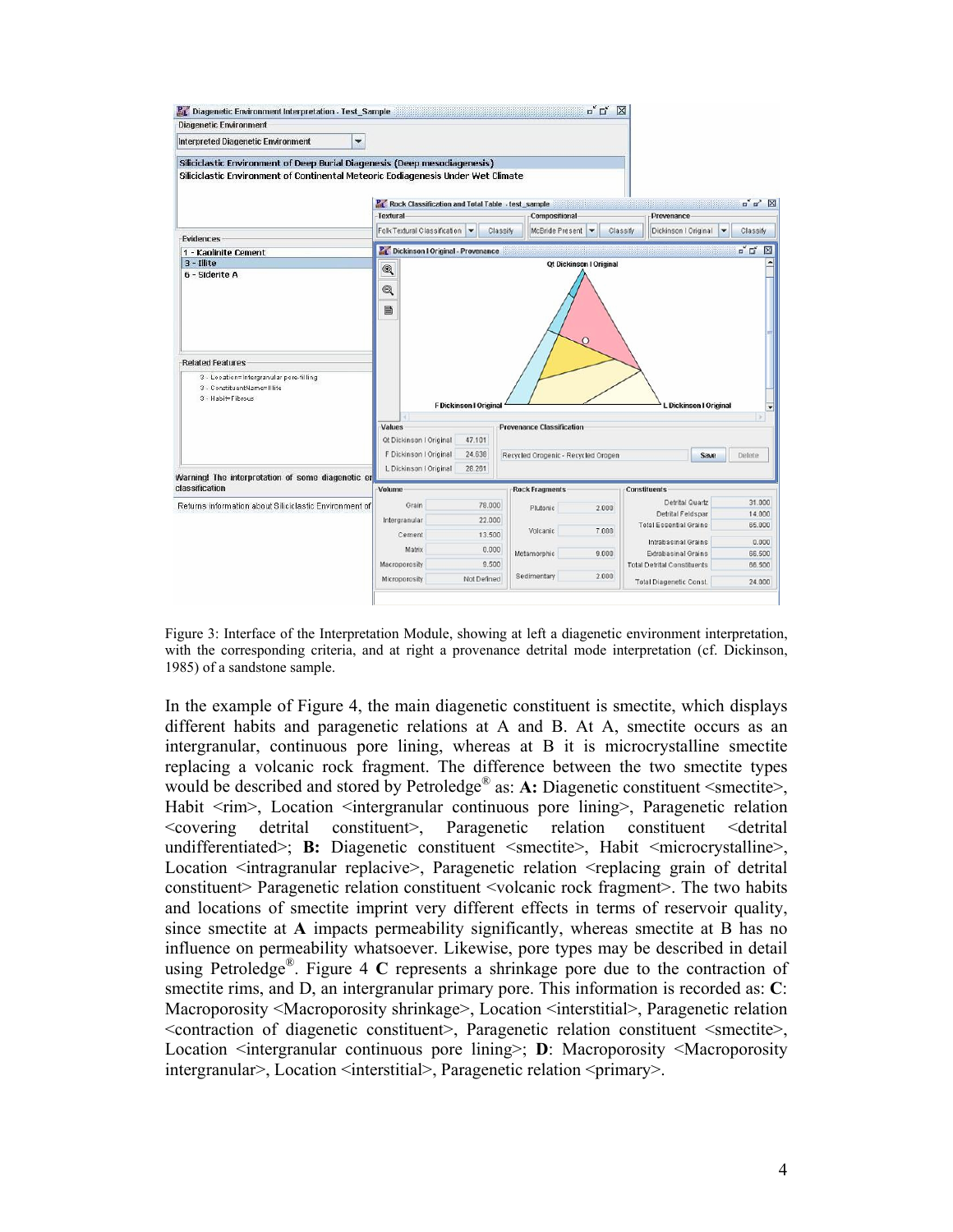

Figure 4: Example of Petroledge® descriptive information of a sandstone sample. Comments in the text.

## **PetroQuery®**

PetroQuery® is an independent on-line analytical tool that provides easy multidimensional consultation on the stored petrographic information within the corporate environment. The PetroQuery® modules access a centralized petrographic data repository generated and controlled by Petroledge® in order to support exploration and production decision-making. PetroQuery® allows easy selection and combination of multiple query criteria (Fig. 5). For example, a query to identify samples from a specific oilfield in the Sergipe-Alagoas Basin, where enhanced porosity and permeability is controlled by dissolution during telodiagenesis, which is indicated by the presence of more than 1% intergranular kaolinite would be: Basin <Sergipe-Alagoas>, Oilfield <Camorim>, Stratigraphic Unit <Carmópolis>, Diagenetic constituent <kaolinite>, Habit <intergranular>, Volume % <greater than 1>. The results of consultations can be saved and exported in standard data formats (.xls), or refined. For instance, the previous consultation could be refined to retrieve only the thin sections with intergranular kaolinite volume less than 5% or to perform any complex combination of criteria stored in the database.

### **Advantages of use of Petroledge®**

Petroledge<sup>®</sup> allows the standardization of geological terminology for all aspects of rock description and provides a workflow for the detailed description and quantification of sedimentary rocks. Moreover, tools such as the Interpretation Module and PetroQuery<sup>®</sup> provide speedy and accurate interpretations of the petrographic data and efficient data recovery. The main differential that Petroledge<sup>®</sup> offers for the characterization of reservoirs, however, is that it enables the detailed record of habits, locations, modifications and paragenetic relations of constituents, sharing the whole information through the corporate database without loosing the complexity and semantic of the petrologic information. This is possible due the knowledge-engineering techniques applied to represent the information that is essential for the modeling of reservoir optimized recovery and quality prediction. The system is fully compatible with Oracle®,  $Sybase^{\circ}$ , Informix<sup>®</sup>, MySQL<sup>®</sup> and other relational database systems, as well as with Windows®, Unix®, Linux® and Macintosh® platforms. Moreover, the ability to export as LAS and WITSML formats, commonly used in modeling applications, allows the easy retrieval and integration with other applications, such as for 3D reservoir modeling and flow simulation software.